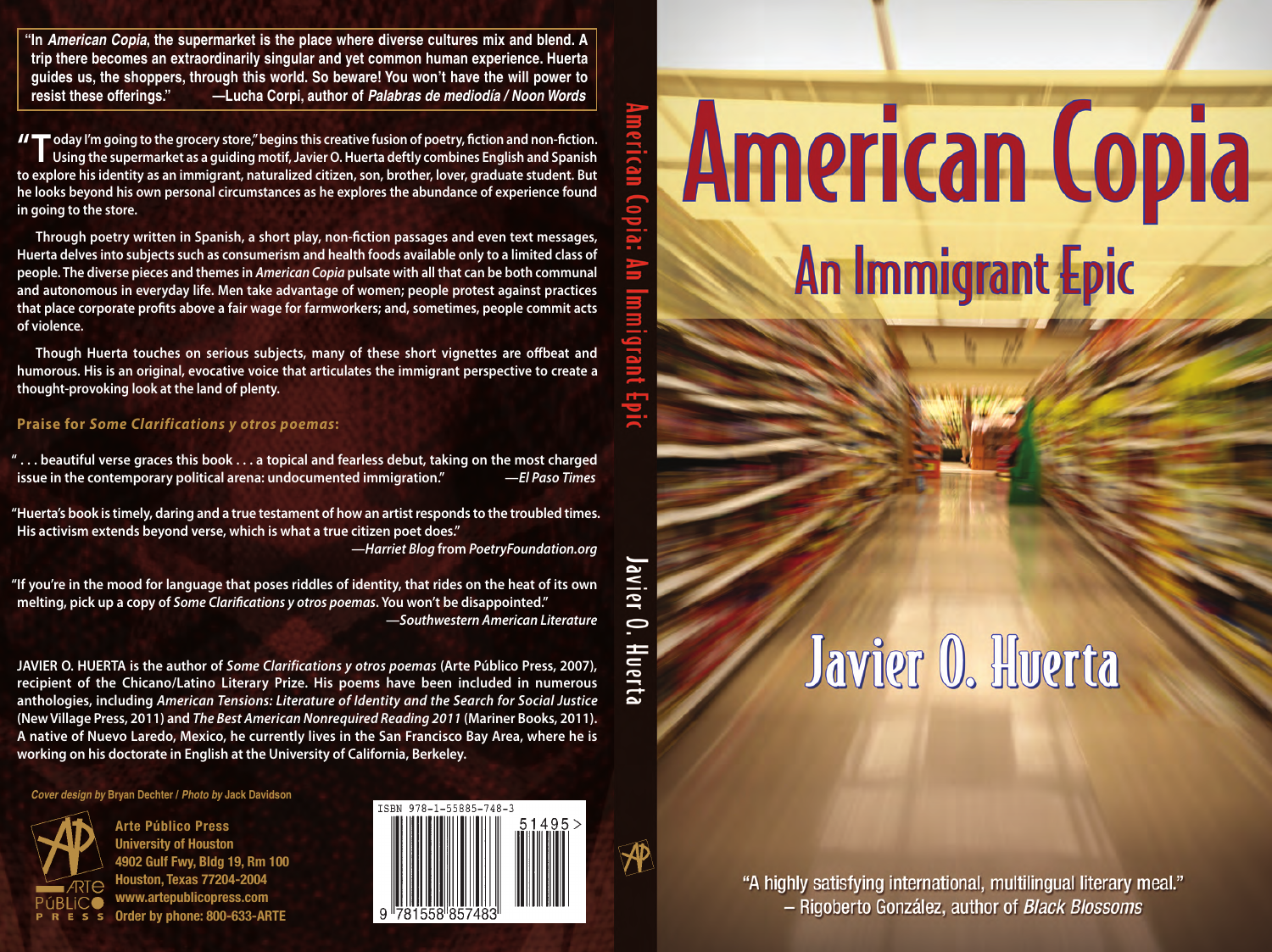## American Copia An Immigrant Epic

**by**

### **Javier O. Huerta**



Arte Público Press Houston, Texas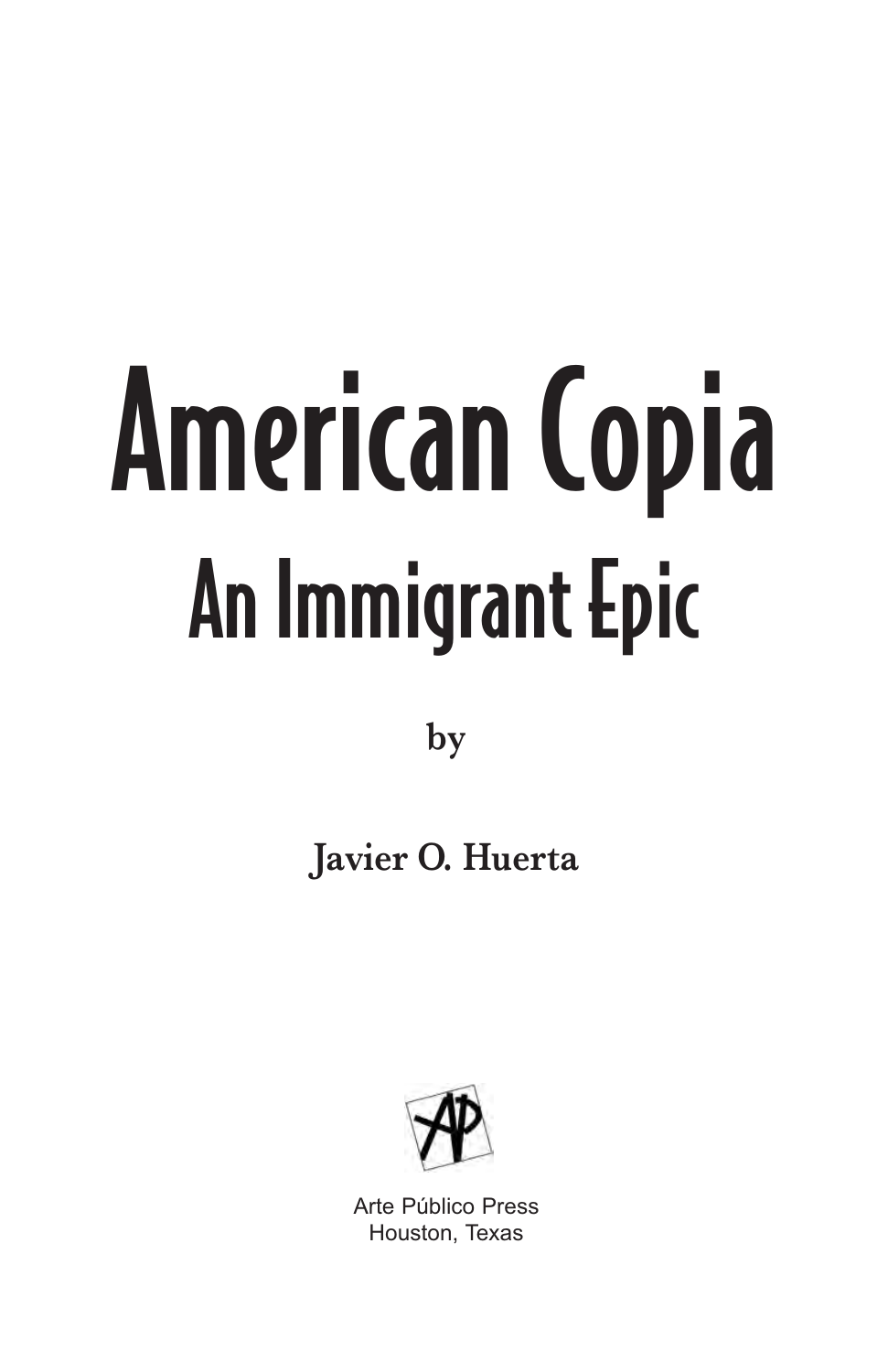*American Copia* is made possible through a grant from the City of Houston through the Houston Arts Alliance.

*Recovering the past, creating the future*

Arte Público Press University of Houston 4902 Gulf Fwy, Bldg 19, Rm 100 Houston, Texas 77204-2004

Cover design by Bryan Dechter Photo by Jack Davidson

Huerta, Javier O. American Copia: An Immigrant Epic / by Javier O. Huerta. p. cm. Text in English or Spanish. ISBN 978-1-55885-748-3 (alk. paper) I. Title. PS3608.U34964A8 2012 811ʹ.6—dc23 2012003145

CIP

 $\mathcal{F}$  The paper used in this publication meets the requirements of the American National Standard for Information Sciences—Permanence of Paper for Printed Library Materials, ANSI Z39.48-1984.

> © 2012 Javier O. Huerta Printed in the United States of America

12 13 14 15 16 17 18 10 9 8 7 6 5 4 3 2 1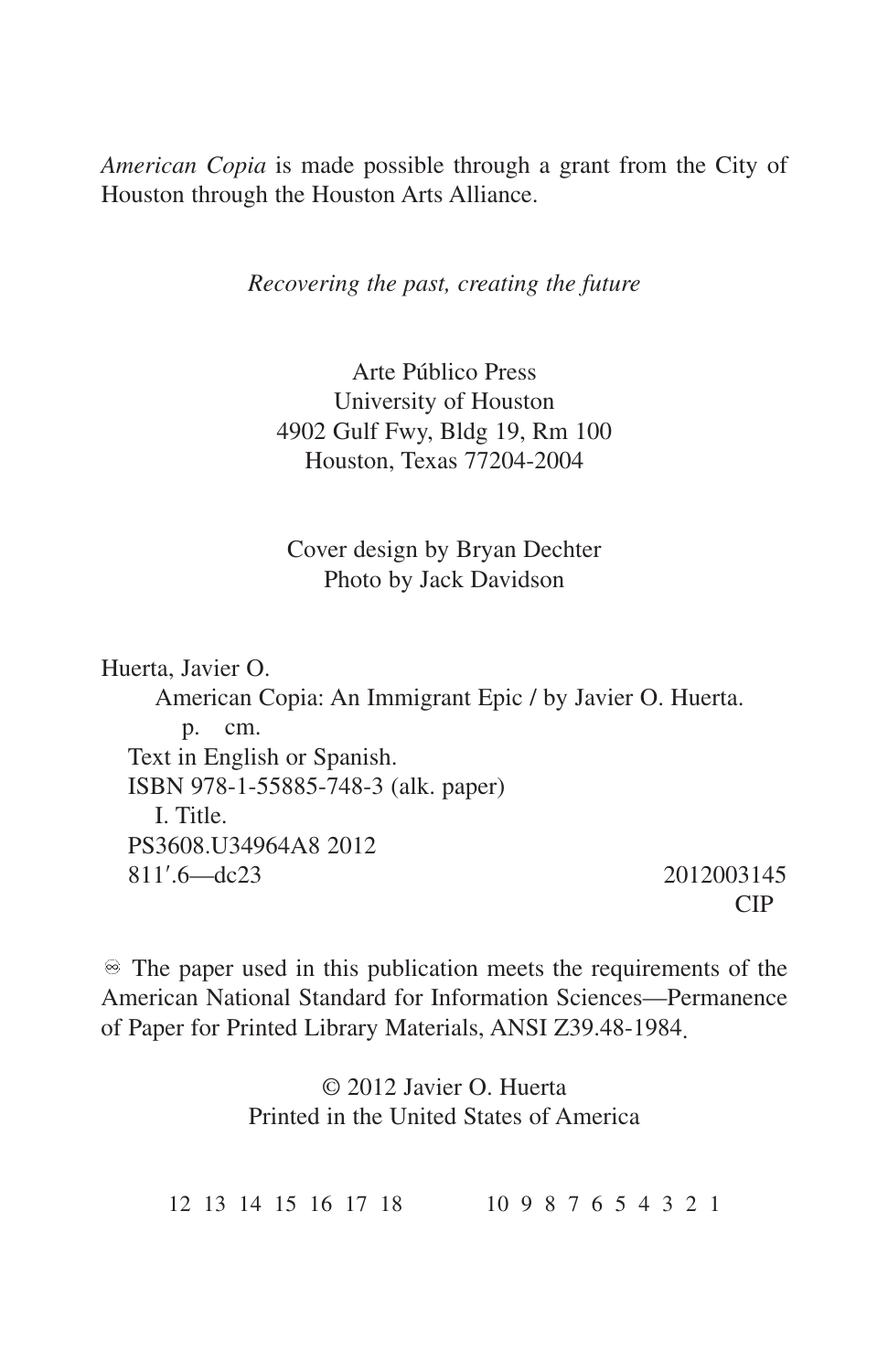#### **Form N-652 Preface | xi**

- American Copia
- "Me das algo, te doy dinero, los dos vamos en el camino"
- "Ayer por la tarde, en el quinto día del pánico, empecé"
- On ta Jorge?
- Amapola: A Play
- "*Publix* me hizo reír la primera vez que vi"
- "Anónimo"
- American Copia
- "Un hombre en mi sueño me dijo"
- "Solo quiero aclarar. Es en mis sueños"
- Meet Memo
- Sum of Our Love
- "'Juan Carlos: fui"
- "'Don Tomi"
- "Mi amá va a la tienda porque necesitamos"
- 48 " $i\delta$ Por qué no me quieres?!"
- "Una vez a mi tía Rocío"
- American Copia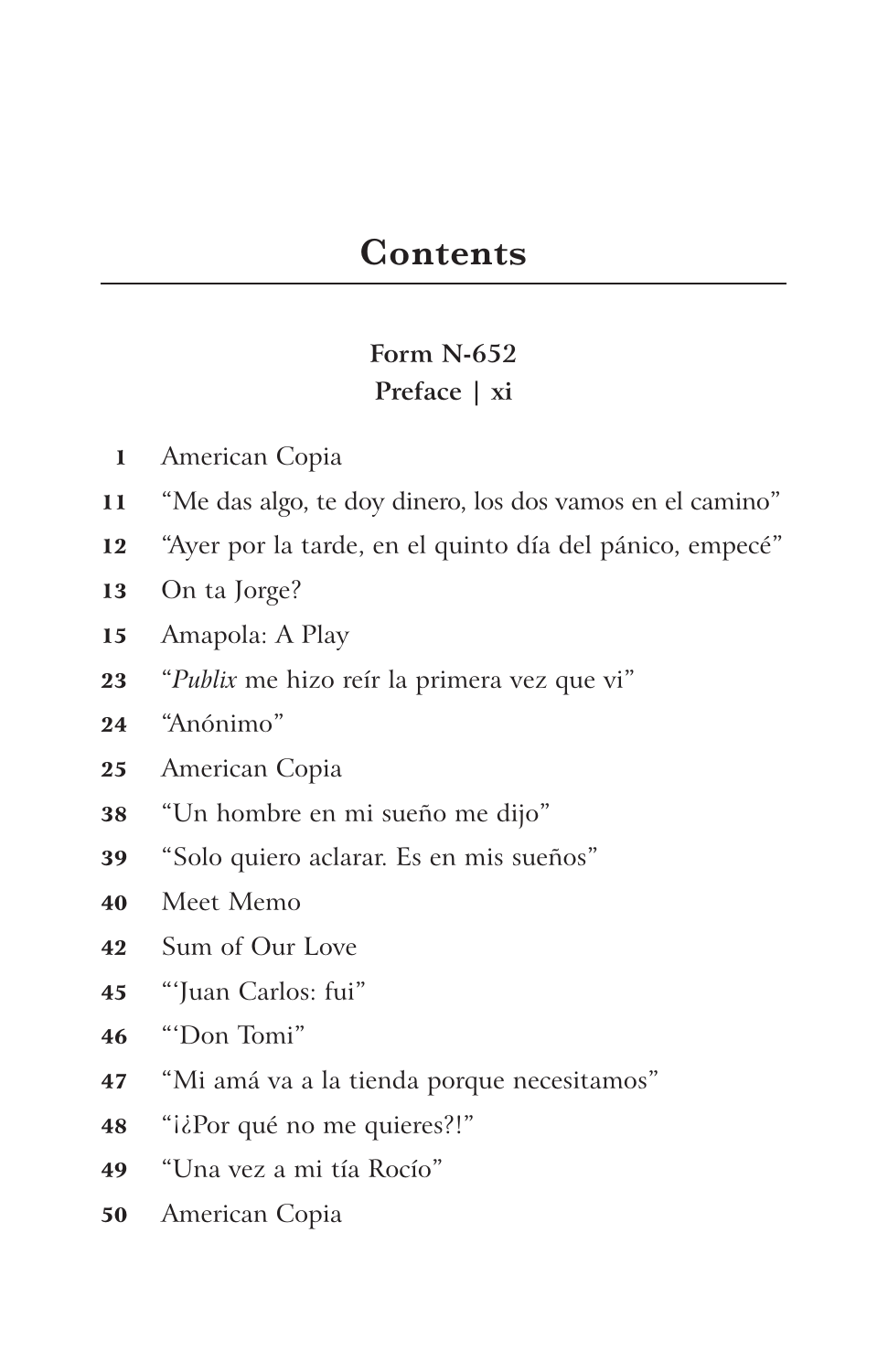"Así"

- "Dos 11s de septiembre han pasado, y todavía"
- "el audio caja negra de los pilotos"
- "Realmente"
- "La semana pasada"
- Oráculo
- When I Step, Females Respond
- "Cuando el mono 24 se escapa"
- "Por desgracia, Mr. Whipple ha fallecido"
- American Copia
- "¿Cuántos de ustedes confiarían en el Otro, hoy en día?"
- "Soy uno de los mayores defensores de las checklists"
- Wheatsville: A Dialogue
- Las Aventuras de La Dos en Costcolandia
- "Terminaremos"
- "Tootsie va"
- American Copia

#### **Agradecimientos | 109**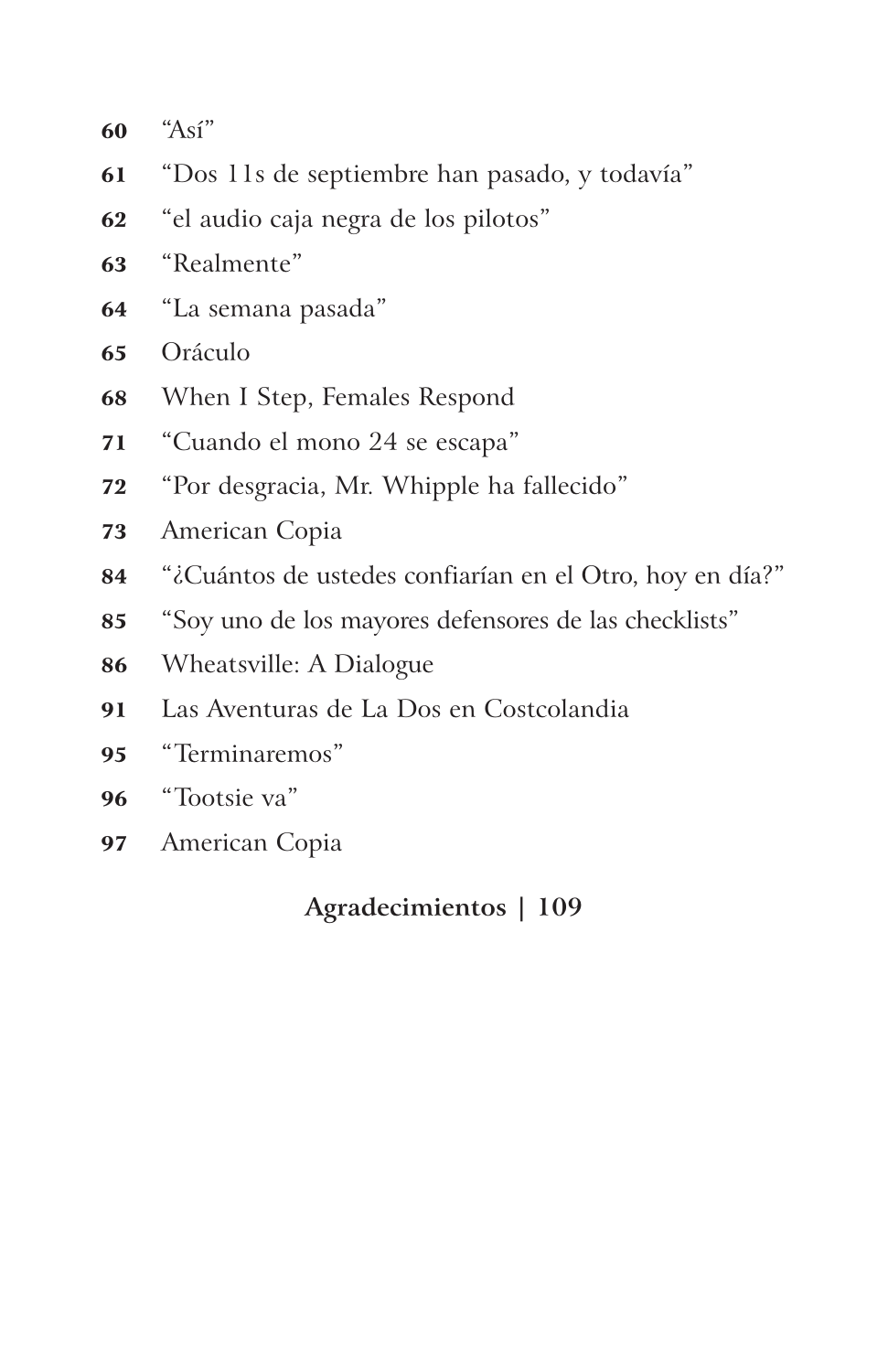"Ubi panis ibi patria, is the motto of all emigrants." -De Crèvecoeur, "What Is an American?" (1782)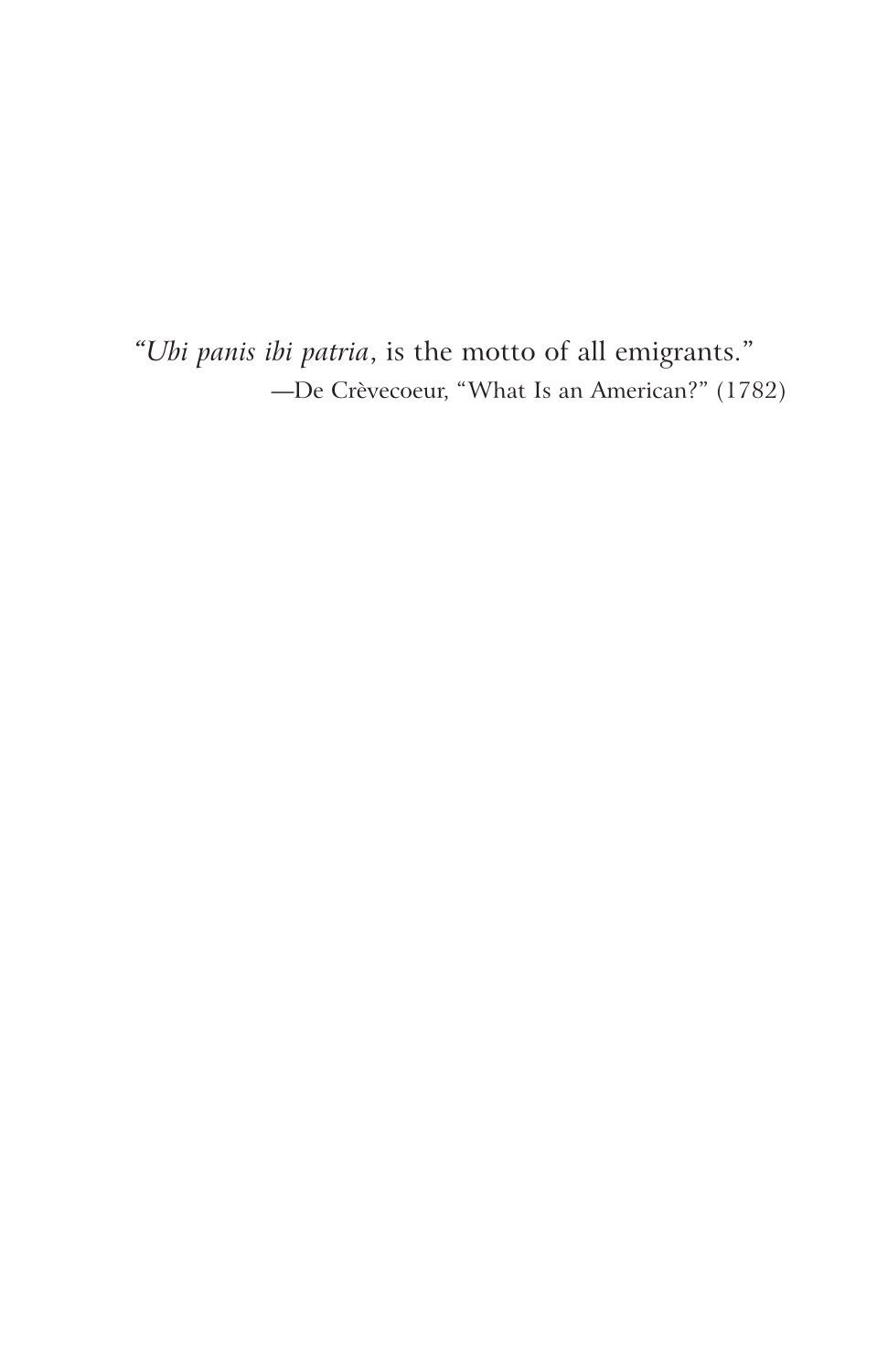#### dedicado a la memoria de mi abuelita chole

Soledad Huerta (1926-2009)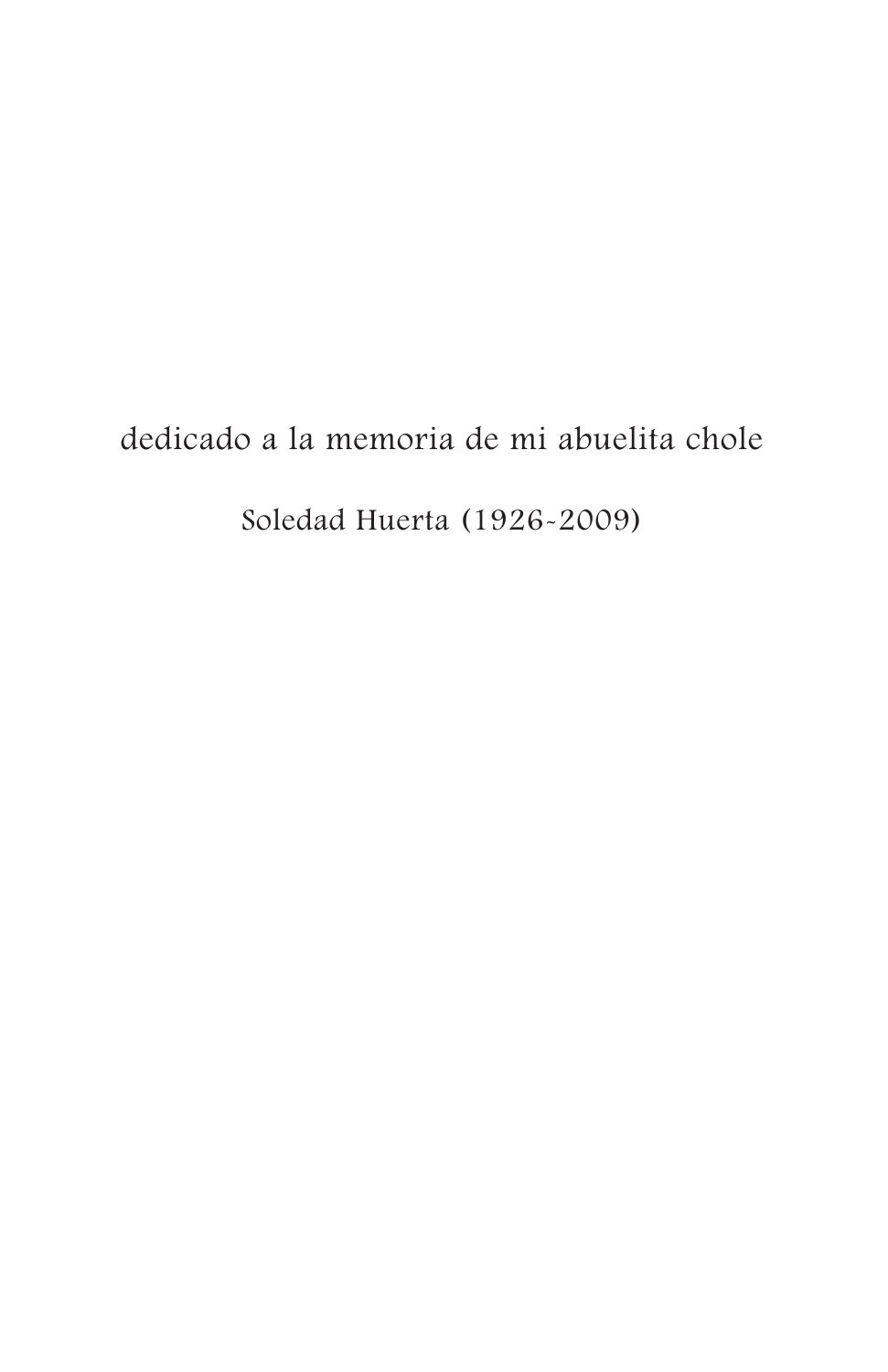| U.S. Department of Justice                     |                          |  |
|------------------------------------------------|--------------------------|--|
| <b>Brunigration and Naturalisation Service</b> | Naturalization Interview |  |

The Immigration and Nationalization Service (INS) processes applications and determines eligibility of people who want to become naturalized Uniod States citizens. As part of the assuralization process, an INS-Officer will

Provide Profundeeal, Efficient, and Courtoous Service and explain the nature of the interview and the<br>ulrement that the interview be conducted under outh.

Alter an Attorney or Other Representative who has filed a Form O-28 with the DiS as accompany you during the Interpreter to the English Integrate requirements, you may bring an interpreter to the Interpreter to the Interpr

Test Your Understanding of English and Knowledge of the History and Government of the United States, and provide you with the not results. Your understanding of spoken English will be judged by your answers to questions a

Receive Year Oral or Decumentary Evidence to support your claim to clipbility for naturalization. You must<br>also answer all of the INS officer's questions during the imprview that relate to your sigibility for naturalizatio

If you have questions or comments regarding your interview, you may set to speak with an INS supervisor. You<br>may also mail questions on comments to the district director or efficers<br>in-the-Comment of the interview in the f

After your naturalization interview, the INS officer will fill out the information below which you may retain with your<br>naturalization records.

 $A0.90.891.09$ 

 $\frac{\mu}{2}$  $\frac{\partial}{\partial z}$  you were interviewed by DIS offices  $\frac{C}{2}$  $\frac{\partial}{\partial \phi}$ . The results of the evaluation of

- 
- 
- 
- 
- of You passed the history and government test.<br>D You failed to demonstrate a knowledge of the history and government of the United States.<br>D The history and government requirement was waived.
	-

If during the interview you failed to demonstree an understanding of the English language or a knowle<br>history and government of the University of the presence of not be selected for another<br>to take the texts again. The INS

grant

Form N452 (1/1398)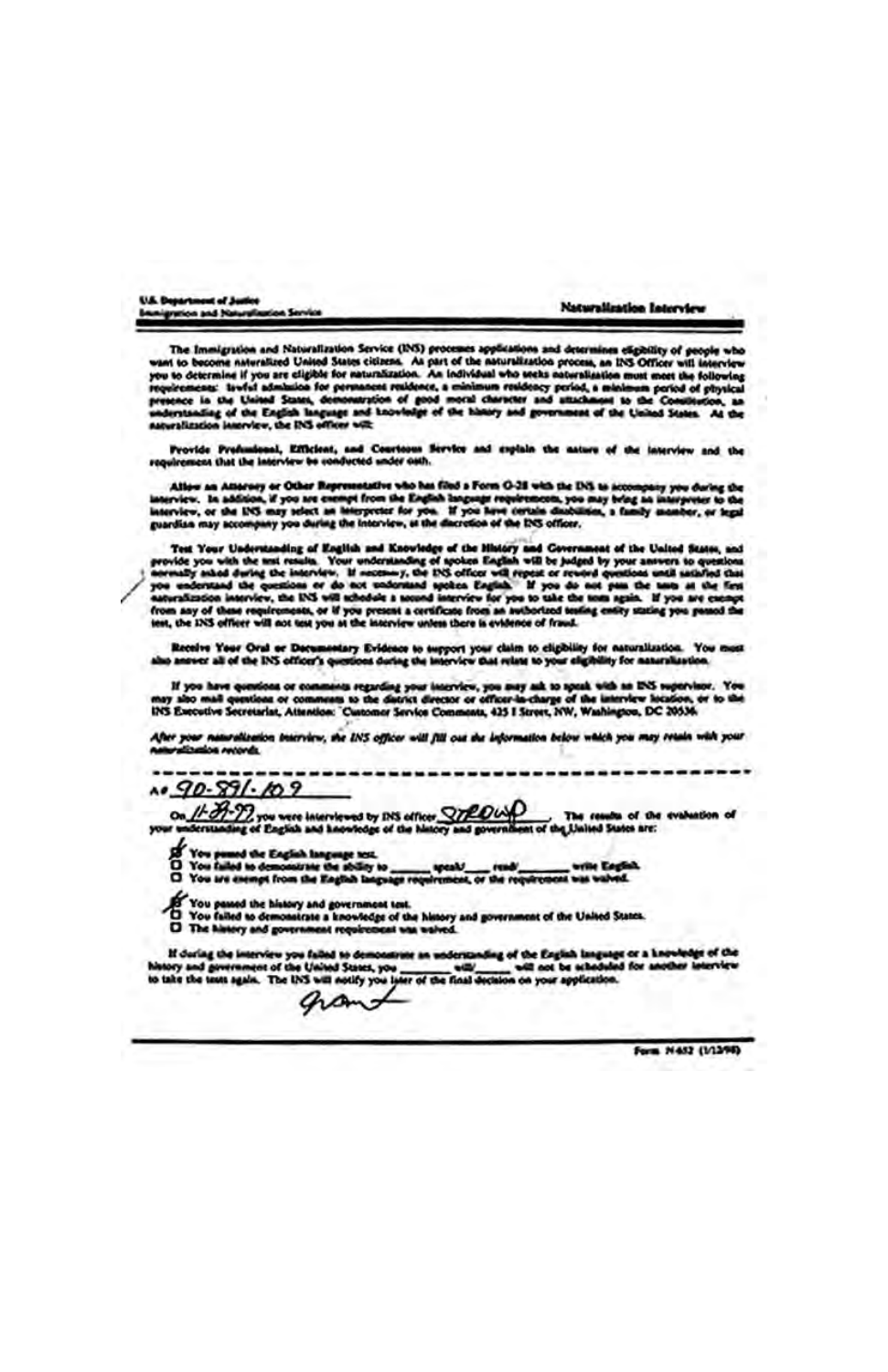#### **Preface**

Mi abuelita Chole became a U.S. citizen in her seventies,<br>and her decision to naturalize actually influenced my own decision to apply for citizenship. She likes to recount her INS interview and has related it to me several times. She says that somehow she managed to answer the questions the INS agent posed about her family, her home back in Mexico and her health. She says that the INS agent helped her with some of the words, and that throughout the interview she clutched the rosary beads in her pocket. Then the agent asked her to write the following sentence in English: "I Love America." She guessed "I," and "America" is spelled the same in English as it is in Spanish. This left mi abuelita with "Love." Clutching the rosary beads and praying to la Virgencita she looked around for an answer and noticed on one of her fingers a silver ring that my father had bought more than twenty years ago. On the ring, a serpent slithers and bends to form the letters L.O.V.E. My grandmother attributes this to the infinite wisdom and benevolence of God. I believe my grandmother may have cheated.

"Today I'm going to the grocery store"—this is the sentence that I was given. Inspector Stroup handed me a slip of paper and asked me to write it down. (I know the name of the agent not because I remember it but because I have kept a form she signed saying that I had my passed my exam. Considering that I have a passport and a Naturalization Certificate I probably don't need to keep any of these other forms. But having lived the undocu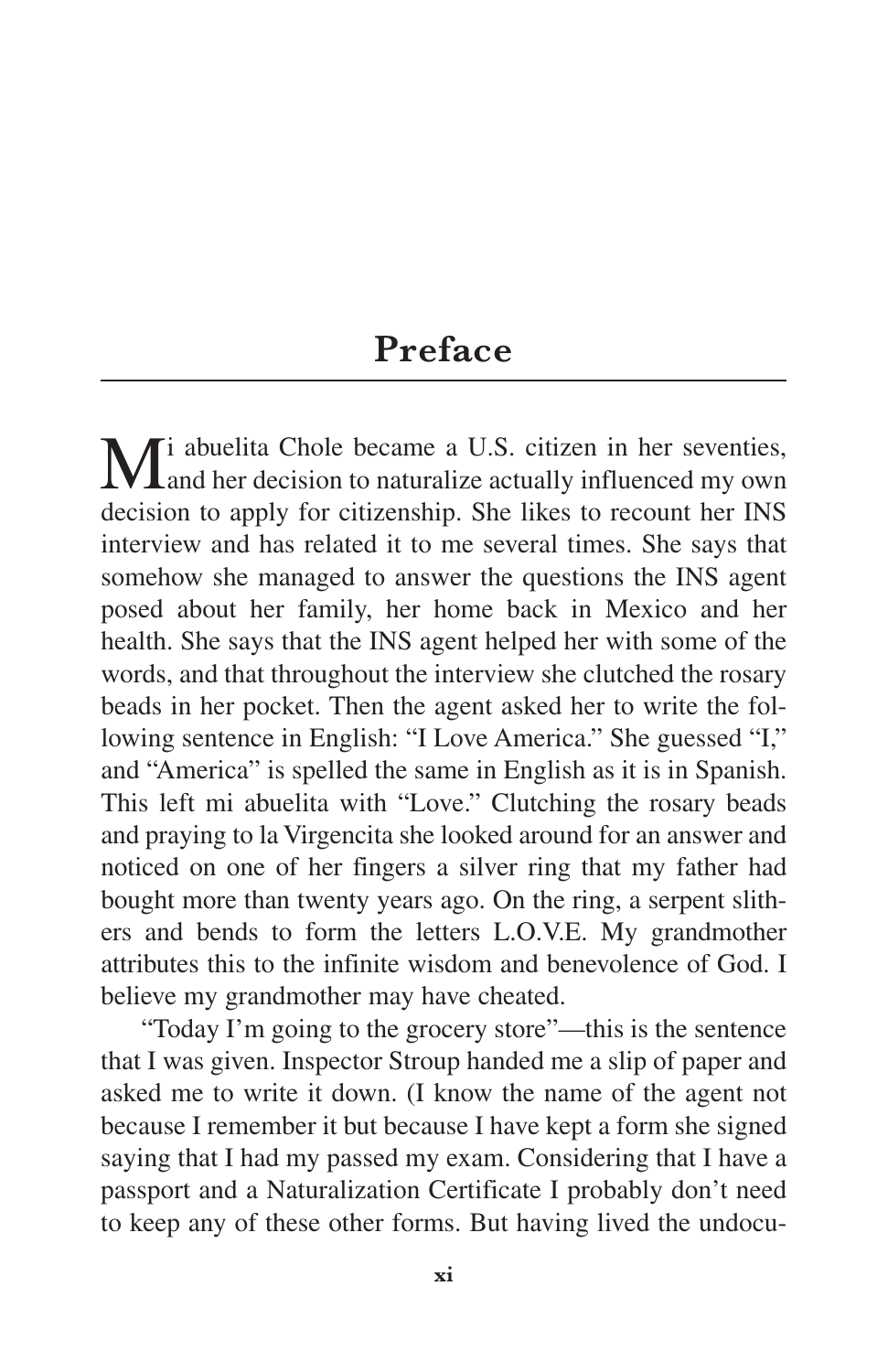mented experience I have internalized the need to document my existence.) This requirement to prove proficiency in English as part of the naturalization process conflates citizenship and language. I was being tested not on my ability to speak and write English but on my love of nation, my love for America.

Being in the very awkward situation of proving that I belong in a country in which I had lived already for twenty years, I was rather offended by the simplicity of my sentence. I felt that in a way I had prepared my whole life, at least since the first day I arrived in the United States, for this interview. I arrived in 1981 in the midst of a legal battle between undocumented school children and the state of Texas. A Texas statute denied state funding to any school district that opened their doors to undocumented children. In the late 1970s lawsuits were filed on behalf of those children, and while the issue was undecided the Archdiocese of Galveston-Houston established a couple of alternative schools. My family enrolled me in one of these schools, Guadalupe Aztlan in Houston's North Side.

In 1982, the "undocumented student" case reached the U.S. Supreme Court in *Plyler v. Doe*. In a 5-to-4 vote the Supreme Court ruled that undocumented students were not to be punished for the actions of their parents and that undocumented immigrants were to be considered as "persons" and were therefore protected under the Fourteenth Amendment, which calls for equal treatment under the law. The Texas Statute was deemed to be unconstitutional. Furthermore, the case raised the question of education as a right. Justice Powell in his concurring opinion wrote that because of the importance this society places on education the failure to educate a certain group of people would result in the creation of an underclass. Undocumented children, he commented, should not "be left on the streets uneducated." In the fall of 1982 I entered Houston Independent School District and through bumps and bruises, misunderstandings and mispronunciations I learned to read and write and speak English.